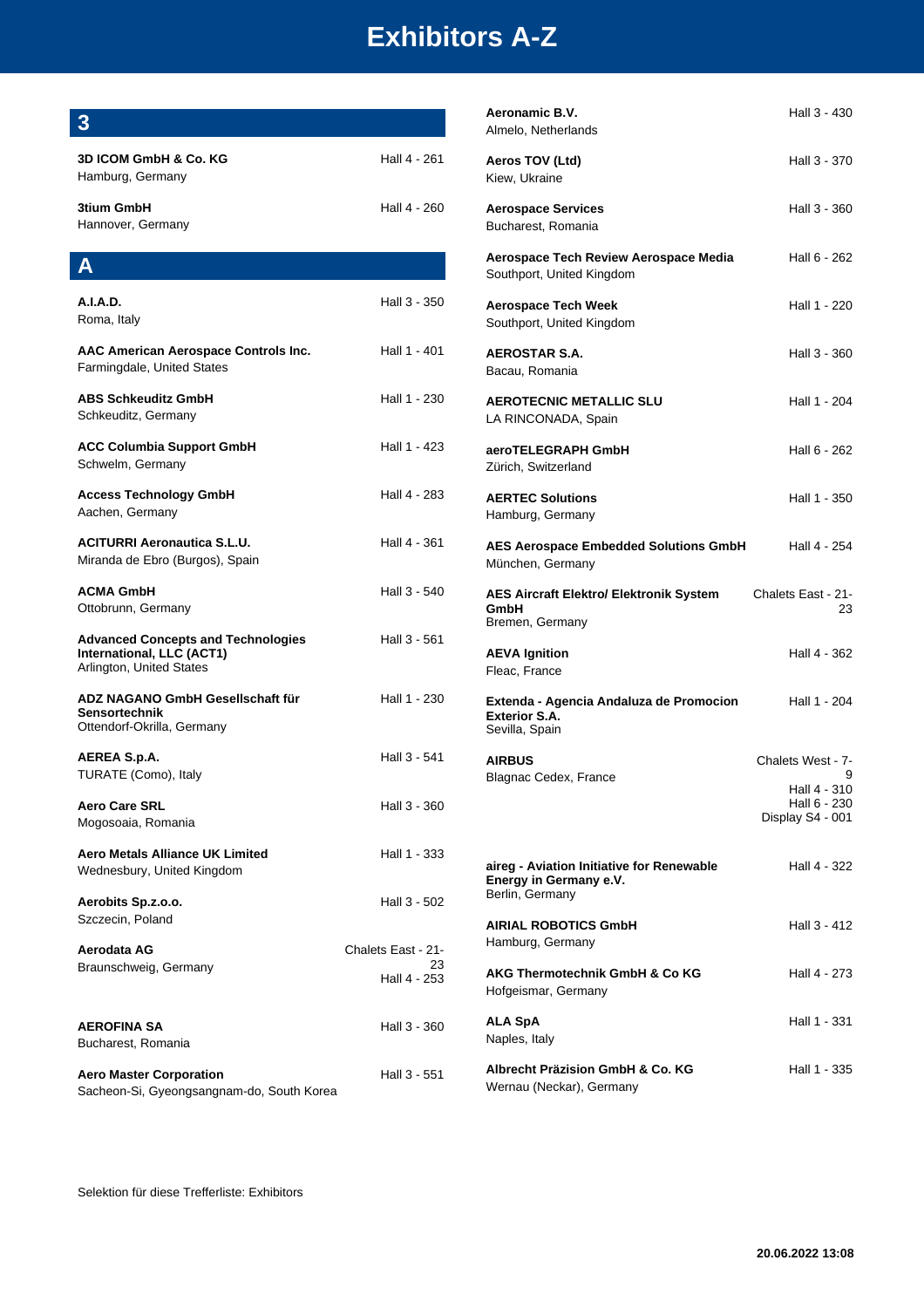| <b>AlphaLink Engineering GmbH</b><br>Berlin, Germany                             | Hall 3 - 414<br>Hall 3 - 465                                                 | Autol<br>Augsl                  |
|----------------------------------------------------------------------------------|------------------------------------------------------------------------------|---------------------------------|
| <b>Alpine Finanz Bau GmbH</b><br>Schönefeld, Germany                             | Hall 3 - 457                                                                 | <b>AUTO</b><br>Rellin           |
| Aljo Aluminium-Bau Jonuscheit GmbH<br>Berne, Germany                             | Chalets East - 21-<br>23                                                     | Aviat<br>Comp<br>Fort V         |
| <b>ALX Systems S.A.</b><br>Hermalle-Sous-Argenteau, Belgium                      | Hall 3 - 440                                                                 | ESA :<br>North                  |
| <b>United States Embassy</b><br>Berlin, Germany                                  | Display S2 - 181<br>Display S2 - 182<br>Display S2 - 183<br>Display S2 - 184 | Brem<br>Aviat<br>Media<br>South |
| <b>AmEuro Metals B.V.</b><br>Gorinchem, Netherlands                              | Hall 3 - 430                                                                 | Aviat<br>Ankaı                  |
| <b>AMTA Air Manoeuvre Training Alliance</b><br>Bremen, Germany                   | Hall 3 - 300                                                                 | Aviat<br>Week<br>New `          |
| Andalucia Aerospace Cluster<br>Sevilla, Spain                                    | Hall 1 - 204                                                                 | Wallo<br>Bruxe                  |
| Andaluia Aerospace Asociacion<br>La Rinconada, Spain                             | Hall 1 - 204                                                                 | Axne<br>Grims                   |
| <b>APUS-Aeronautical Engineering GmbH</b><br>Strausberg, Germany                 | Hall 3 - 453                                                                 | AXOI<br>Leont                   |
| <b>APUS - Aviation Engineering GmbH</b><br>Strausberg, Germany                   | Hall 1 - 260                                                                 | Airpo<br>Wirts<br>Gmbl          |
| <b>ArianeGroup GmbH</b><br>Taufkirchen, Germany                                  | Hall 6 - 220                                                                 | Schöi                           |
| <b>ASD-STAN</b><br>Brussels, Belgium                                             | Hall 4 - 282                                                                 | В<br>Bade                       |
| <b>ASF Engineering GmbH</b><br>Beverungen, Germany                               | Hall 1 - 419                                                                 | Gese<br>wirts<br>Zusar          |
| <b>ASP-Equipment GmbH</b><br>Salem, Germany                                      | Hall 6 - 422                                                                 | Stutto<br>Bauh                  |
| <b>ASTORKIA AERO COMPONENTS</b><br>lurreta, Bizkaia, Spain                       | Hall 1 - 202                                                                 | Taufk<br>bavA                   |
| Astro- und Feinwerktechnik Adlershof GmbH<br>Berlin, Germany                     | Hall 6 - 100<br>Hall 6 - 260                                                 | Gilchi<br>Baye                  |
| Astro- und Feinwerktechnik Adlershof GmbH<br>Berlin, Germany                     | Hall 1 - 240                                                                 | Ascha<br>Berlin<br>(BBA         |
| audimax<br>Nürnberg, Germany                                                     | Hall 6 - 262                                                                 | Wilda<br><b>BDLI</b>            |
| Ausbildungs- und Übungszentrum<br>Luftbeweglichkeit Bundeswehr<br>Celle, Germany | Hall 3 - 300                                                                 | und F<br>Berlin                 |
|                                                                                  |                                                                              |                                 |

| <b>AutoFlight Europe GmbH</b><br>Augsburg, Germany                                                                                                        | Chalets East - 21-<br>23         |
|-----------------------------------------------------------------------------------------------------------------------------------------------------------|----------------------------------|
| <b>AUTOFLUG GmbH</b><br>Rellingen, Germany                                                                                                                | Hall 4 - 252<br>Display S3 - 100 |
| <b>Aviation Devices and Electronic</b><br>Components, L.L.C.<br>Fort Worth, United States                                                                 | Hall 1 - 409                     |
| <b>ESA SPACE SOLUTIONS c/o ESA BIC</b><br><b>Northern Germany</b><br>Bremen, Germany                                                                      | Hall 1 - 360<br>Hall 6 - 122     |
| <b>Aviation Maintenance Magazine Aerospace</b><br>Media<br>Southport, United Kingdom                                                                      | Hall 6 - 262                     |
| <b>Aviation Turkey DT MEDIA SEBNEM AKALIN</b><br>Ankara, Turkey                                                                                           | Hall 6 - 262                     |
| <b>Aviation Week &amp; Space Technology Aviation</b><br><b>Week Network</b><br>New York, United States                                                    | Hall 6 - 262                     |
| <b>Wallonia Export &amp; Investment Agency</b><br>Bruxelles, Belgium                                                                                      | Hall 3 - 440                     |
| Axnes as<br>Grimstad, Norway                                                                                                                              | Hall 3 - 330                     |
| <b>AXON' Kabel GmbH</b><br>Leonberg, Germany                                                                                                              | Hall 1 - 360                     |
| Airport Region Berlin Brandenburg  <br>Wirtschaftsförderung Land Brandenburg<br>GmbH<br>Schönefeld, Germany                                               | Hall 3 - 457                     |
| Β                                                                                                                                                         |                                  |
|                                                                                                                                                           |                                  |
| Baden-Württemberg International -<br>Gesellschaft für internationale<br>wirtschaftliche und wissenschaftliche<br>Zusammenarbeit mbH<br>Stuttgart, Germany | Hall 1 - 360                     |
| <b>Bauhaus Luftfahrt e. V.</b><br>Taufkirchen, Germany                                                                                                    | Hall 4 - 420                     |
| bavAlRia e.V.<br>Gilching, Germany                                                                                                                        | Hall 1 - 220<br>Hall 6 - 250     |
| <b>Bayern-Chemie GmbH</b><br>Aschau a. Inn, Germany                                                                                                       | Hall 6 - 250                     |
| <b>Berlin-Brandenburg Aerospace Allianz</b><br>(BBAA e.V.)<br>Wildau, Germany                                                                             | Hall 1 - 240                     |
| <b>BDLI Bundesverband der Deutschen Luft-</b>                                                                                                             | Chalets West - 1-                |
| und Raumfahrtindustrie e.V.<br>Berlin, Germany                                                                                                            | 1<br>Chalets West - 2-<br>4      |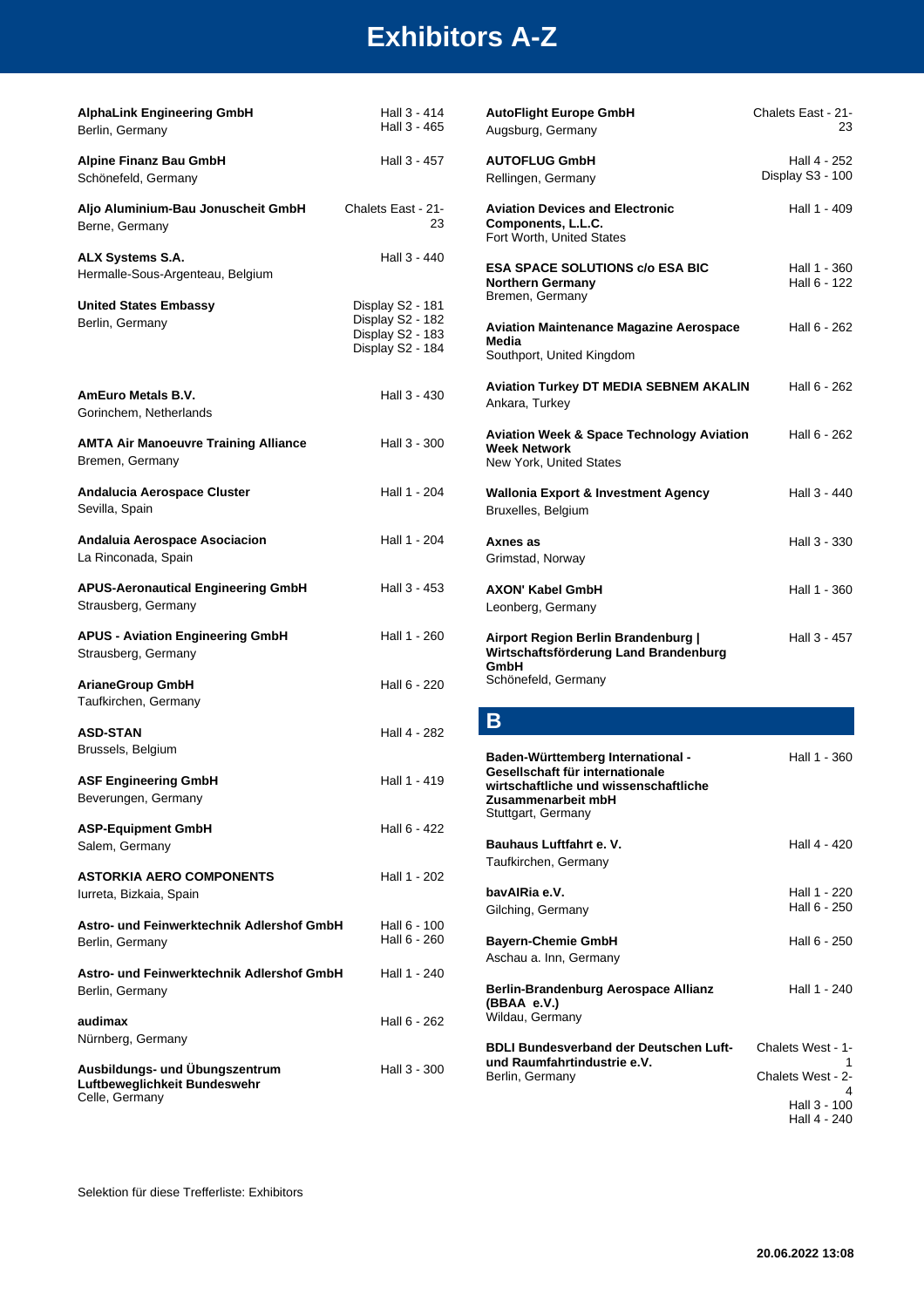| <b>Becker Avionics GmbH</b><br>Rheinmünster, Germany                                          | Hall 1 - 360                 | <b>Bundesaufsichtsam</b><br>Langen (Hessen), Ge          |
|-----------------------------------------------------------------------------------------------|------------------------------|----------------------------------------------------------|
| benntec Systemtechnik GmbH<br>Bremen, Germany                                                 | Hall 3 - 200b                | <b>Bundesministerium</b><br>Klimaschutz<br>Bonn, Germany |
| Berlin Partner für Wirtschaft und<br><b>Technologie GmbH</b><br>Berlin, Germany               | Hall 3 - 465                 | <b>Bundesministerium</b><br>(BMDV)<br>Berlin, Germany    |
| <b>Berlin Space Technologies GmbH</b><br>Berlin, Germany                                      | Hall 6 - 138                 | <b>Bundesstelle für Flu</b><br>Braunschweig, Germa       |
| Berufsgenossenschaft Verkehrswirtschaft<br>Post-Logistik Telekommunikation<br>Berlin, Germany | Hall 3 - 513                 | Bundeswehr öffentli<br>Köln, Germany                     |
| <b>BESTec-etp Freiburg GmbH</b><br>Freiburg im Breisgau, Germany                              | Hall 4 - 421                 |                                                          |
| Beutter Präzisions-Komponenten GmbH &<br>Co. KG<br>Rosenfeld, Germany                         | Hall 1 - 360                 | <b>Deutscher Bundesw</b><br>Berlin, Germany              |
| <b>Beyond Gravity Germany GmbH</b><br>Coswig, Germany                                         | Hall 1 - 230                 | Burdinberri S.L.U.<br>Vitoria-Gasteiz, Spain             |
| <b>BIBUS METALS AG</b><br>Fehraltorf, Switzerland                                             | Hall 1 - 310                 | <b>Burkhardt + Weber</b><br>GmbH<br>Reutlingen, Germany  |
| Biersack Aerospace GmbH & Co KG<br>Beilngries, Germany                                        | Hall 1 - 330                 | H. Butting GmbH & 0<br>Knesebeck, Germany                |
| <b>BigRep GmbH</b>                                                                            | Hall 3 - 465                 |                                                          |
| Berlin, Germany                                                                               |                              | $\mathbf C$                                              |
| <b>BIKAR METALLE GmbH AEROSPACE</b><br>Bad Berleburg, Germany                                 | Hall 1 - 340                 | <b>Carl Dillenius Luftfal</b><br>Pforzheim, Germany      |
| <b>BJS Ceramics GmbH</b><br>Gersthofen, Germany                                               | Hall 1 - 220                 | <b>CAE GmbH</b><br>Stolberg, Germany                     |
| <b>Blueshift Materials Inc.</b><br>Spencer, United States                                     | Hall 1 - 304                 | <b>SUBCONTEX - Alava</b><br>Vitoria-Gasteiz, Spain       |
| Bundesministerium für Wirtschaft und<br>Klimaschutz<br>Berlin, Germany                        | Hall 4 - 230                 | campushunter medi<br>Heidelberg, Germany                 |
| <b>Boeing</b><br>Berlin, Germany                                                              | Hall 4 - 370<br>Hall 4 - 450 | <b>CGI Deutschland B.\</b><br>Bochum, Germany            |
| <b>Brabant Development Agency</b><br>Tilburg, Netherlands                                     | Hall 3 - 430                 | <b>Graphene Flagship</b><br>Göteborg, Sweden             |
| <b>Broetje-Automation GmbH</b><br>Rastede, Germany                                            | Chalets East - 21-<br>23.    | <b>Champion Door Oy</b><br>Nivala, Finland               |
| <b>BSI Group Deutschland GmbH</b><br>Frankfurt am Main, Germany                               | Hall 4 - 256                 | <b>CHIRON Group SE</b><br>Tuttlingen, Germany            |
| <b>BTU Cottbus-Senftenberg</b><br>Cottbus, Germany                                            | Hall 3 - 464                 | citema group GmbH<br>Grasbrunn, Germany                  |

| Bundesaufsichtsamt für Flugsicherung<br>Langen (Hessen), Germany         | Hall 6 - 340                                                             |
|--------------------------------------------------------------------------|--------------------------------------------------------------------------|
| Bundesministerium für Wirtschaft und<br>Klimaschutz<br>Bonn, Germany     | Hall 6 - 100                                                             |
| Bundesministerium für Digitales und Verkehr<br>(BMDV)<br>Berlin, Germany | Hall 6 - 340                                                             |
| Bundesstelle für Flugunfalluntersuchung<br>Braunschweig, Germany         | Hall 6 - 340                                                             |
| Bundeswehr öffentliche Institution<br>Köln, Germany                      | Chalets West - 5-<br>6<br>Hall 3 - 100a<br>Hall 3 - 101<br>Hall 3 - 101a |
| Deutscher BundeswehrVerband e.V.<br>Berlin, Germany                      | Display D1 - 001                                                         |
| Burdinberri S.L.U.<br>Vitoria-Gasteiz, Spain                             | Hall 1 - 202                                                             |
| Burkhardt + Weber Fertigungssysteme<br>GmbH<br>Reutlingen, Germany       | Hall 1 - 360                                                             |
| H. Butting GmbH & Co. KG<br>Knesebeck, Germany                           | Hall 1 - 340                                                             |
| $\mathbf C$                                                              |                                                                          |
| <b>Carl Dillenius Luftfahrttechnik GmbH</b><br>Pforzheim, Germany        | Hall 1 - 350                                                             |
| <b>CAE GmbH</b><br>Stolberg, Germany                                     | Hall 3 - 110<br>Hall 3 - 200a                                            |
| <b>SUBCONTEX - Alava Chamber of Commerce</b><br>Vitoria-Gasteiz, Spain   | Hall 1 - 202                                                             |

| vitoria-Gasteiz, Spain                           |              |
|--------------------------------------------------|--------------|
| campushunter media GmbH<br>Heidelberg, Germany   | Hall 6 - 262 |
| CGI Deutschland B.V. & Co. KG<br>Bochum, Germany | Hall 6 - 410 |
| <b>Graphene Flagship</b><br>Göteborg, Sweden     | Hall 4 - 131 |
| <b>Champion Door Oy</b><br>Nivala, Finland       | Hall 3 - 550 |
| <b>CHIRON Group SE</b><br>Tuttlingen, Germany    | Hall 1 - 217 |
| citema group GmbH                                | Hall 1 - 301 |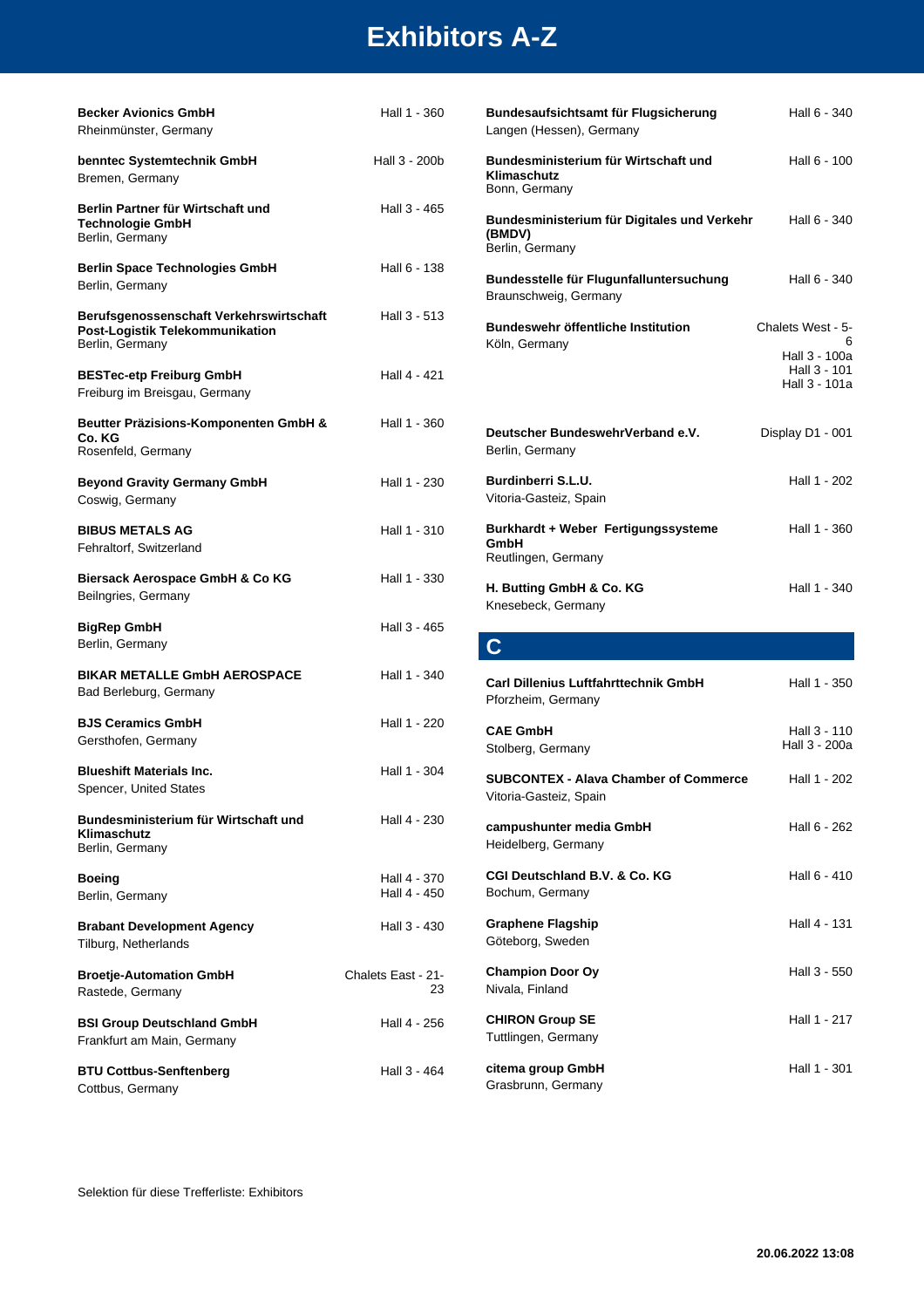| Stalowa Wola<br>Stalowa Wola, Poland                                                                         | Hall 3 - 553                     | Deutsches Zentrum für Satelliten-<br>Kommunikation e.V.<br>Backnang, Germany | Hall 6 - 432                                                |
|--------------------------------------------------------------------------------------------------------------|----------------------------------|------------------------------------------------------------------------------|-------------------------------------------------------------|
| <b>Clean Aviation Joint Undertaking</b><br>Brussels, Belgium                                                 | Hall 4 - 330                     | DGLR e.V.<br>Bonn, Germany                                                   | Hall 6 - 310                                                |
| <b>CNES - Centre National d'Etudes Spatiales</b><br>Paris Cedex 01, France                                   | Hall 6 - 310                     | <b>DHV TECHNOLOGY</b><br>Málaga, Spain                                       | Hall 6 - 136                                                |
| <b>Cobham Aerospace Communications PME</b><br>Dourdan, France                                                | Hall 4 - 362                     | <b>Diehl Aviation</b><br>Laupheim, Germany                                   | Chalets West -<br>16-17                                     |
| Institutul National de Cercetare Dezvoltare<br><b>Turbomotoare - Comoti</b><br>Bucharest, Romania            | Hall 3 - 512                     |                                                                              | Hall 4 - 220                                                |
| <b>Compolam BV</b><br>Gent, Belgium                                                                          | Hall 3 - 440                     | Diehl Defence GmbH & Co.KG<br>Überlingen, Germany                            | Chalets West -<br>16-17<br>Hall 4 - 220<br>Display S4 - 002 |
| <b>Comrod AS</b>                                                                                             | Hall 3 - 330                     |                                                                              |                                                             |
| TAU, Norway<br><b>Continental Fuel Storage Systems GmbH</b>                                                  | Hall 1 - 370                     | DIN e.V.<br>Berlin, Germany                                                  | Hall 4 - 282                                                |
| Aachen, Germany                                                                                              |                                  | <b>DL Personal GmbH</b>                                                      | Hall 1 - 240                                                |
| Cotesa GmbH                                                                                                  | Hall 4 - 259                     | Berlin, Germany                                                              |                                                             |
| Mittweida, Germany                                                                                           |                                  | DLR - Deutsches Zentrum für Luft- und                                        | Chalets East - 21-                                          |
| <b>CP Tech GmbH</b>                                                                                          | Hall 1 - 423                     | Raumfahrt e.V.<br>Köln, Germany                                              | 23<br>Hall 6 - 310                                          |
| Büren, Germany                                                                                               |                                  |                                                                              | Display S4 - 303<br>ff.                                     |
| cpm GmbH<br>Bonn, Germany                                                                                    | Hall 6 - 262                     |                                                                              |                                                             |
| The CT Engineering Group                                                                                     | Hall 4 - 362                     | <b>DLR GfR mbH</b><br>Weßling, Germany                                       | Hall 6 - 250                                                |
| Getafe, Spain                                                                                                |                                  |                                                                              |                                                             |
| <b>CURPAS e.V.</b><br>Wildau, Germany                                                                        | Hall 3 - 454                     | Dolezych GmbH & Co. KG<br>Dortmund, Germany                                  | Hall 1 - 421                                                |
| CX80 Polska, A. Nadera, D. Nadera, SP.J.                                                                     | Hall 1 - 211                     | Drees & Sommer<br>Stuttgart, Germany                                         | Chalets East - 21-<br>23                                    |
| Kalisz, Poland                                                                                               |                                  | <b>DREHTAINER GmbH</b><br>Lüttow-Valluhn, Germany                            | Hall 3 - 122                                                |
| D                                                                                                            |                                  |                                                                              |                                                             |
| <b>D-Fend Solutions</b><br>Munich, Germany                                                                   | Hall 3 - 413                     | DROHNENMAGAZIN Aeromedia Verlag<br>Berlin, Germany                           | Hall 6 - 262                                                |
| Dassault Systemes Deutschland GmbH<br>Stuttgart, Germany                                                     | Hall 3 - 120                     | <b>DroneMasters Academy GmbH</b><br>Berlin, Germany                          | Hall 3 - 403                                                |
| <b>Deharde GmbH</b>                                                                                          | Chalets East - 21-<br>23         | <b>Dronig GmbH</b><br>Frankfurt am Main, Germany                             | Hall 6 - 340                                                |
| Varel, Germany<br>Delphos Magazine Digital Publication (no<br>Paper) Delphos Magazine SPA<br>Santiago, Chile | Hall 6 - 262                     | <b>Deutscher Wetterdienst</b><br>Offenbach am Main, Germany                  | Hall 6 - 340                                                |
|                                                                                                              |                                  | Е                                                                            |                                                             |
| <b>Deutsche Aircraft GmbH</b><br>Weßling, Germany                                                            | Hall 4 - 280<br>Display S4 - 317 | <b>EAST-4D Carbon Technolgy GmbH</b><br>Dresden, Germany                     | Hall 1 - 230                                                |
| Deutscher Modellflieger Verband e.V.<br>Bonn, Germany                                                        | Hall 3 - 481                     |                                                                              |                                                             |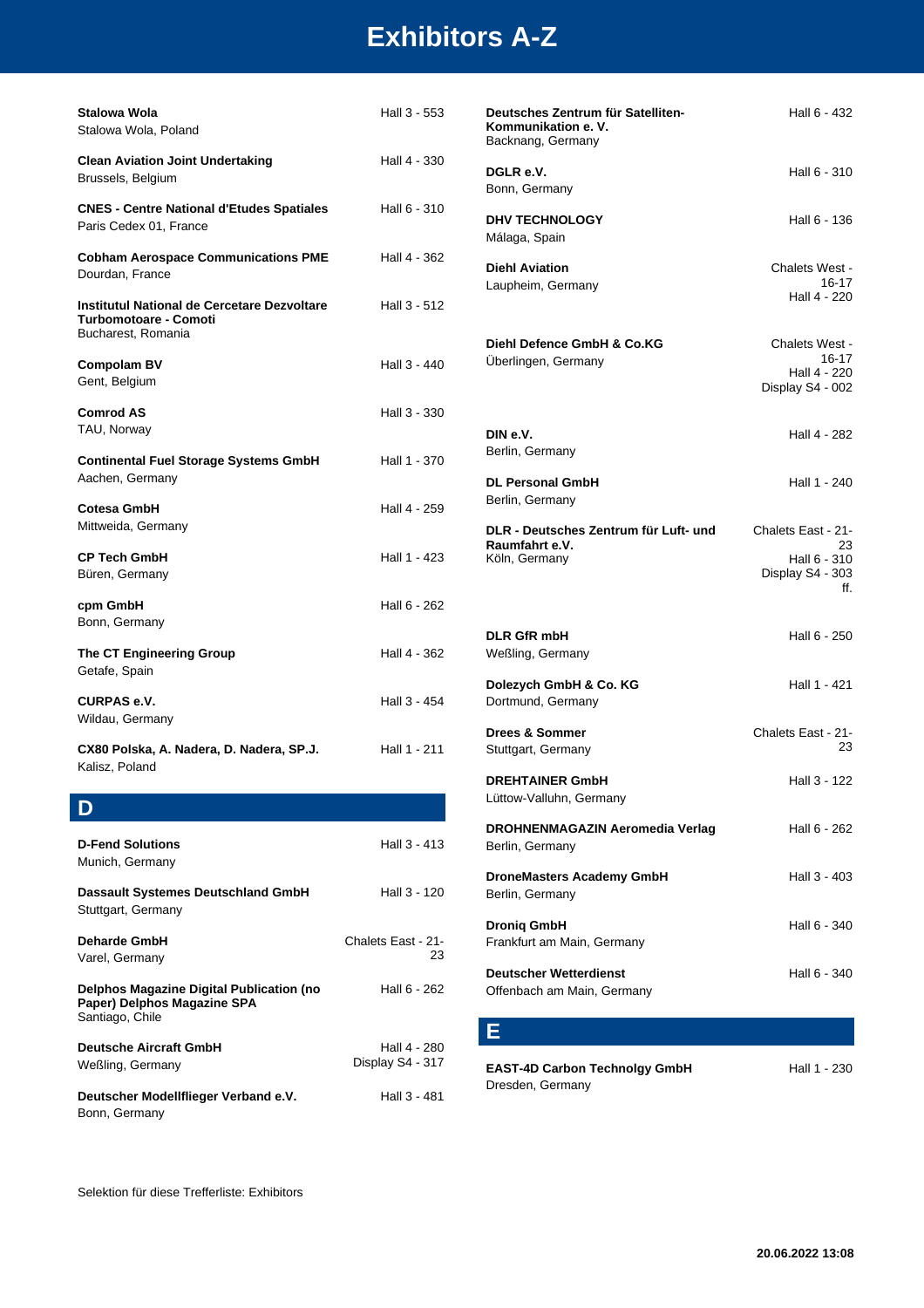| Einstein Industries Ventures GmbH<br>München, Germany                                                        | Hall 6 - 137                                    | <b>ExxpertSystems GmbH</b><br>Bremen, Germany                                                                           | Chalets East - 21-<br>23    |
|--------------------------------------------------------------------------------------------------------------|-------------------------------------------------|-------------------------------------------------------------------------------------------------------------------------|-----------------------------|
| Elbit Systems Ltd.<br>Haifa, Israel                                                                          | Hall 3 - 320                                    | <b>Exzellenzcluster Sustainable and Energy-</b><br><b>Efficient Aviation - SE<sup>2</sup>A</b><br>Braunschweig, Germany | Chalets East - 21-<br>23    |
| <b>Element Materials Technology Berlin GmbH</b><br>Berlin, Germany                                           | Hall 1 - 240                                    | F                                                                                                                       |                             |
| <b>ELETTRONICA S.p.A.</b><br>Roma, Italy                                                                     | Hall 3 - 350                                    | <b>FAURE HERMAN SAS</b><br>LA FERTE BERNARD, France                                                                     | Hall 4 - 362                |
| <b>ELHA-MASCHINENBAU Liemke KG</b><br>Hövelhof, Germany                                                      | Hall 4 - 263                                    | <b>FAY FLEXGATE GmbH &amp; Co. KG</b><br>Schönefeld, Germany                                                            | Hall 3 - 457                |
| <b>Embry-Riddle Aeronautical University -</b><br><b>Europe Campus</b><br>Frankfurt, Germany                  | Hall 6 - 133                                    | <b>FCAS Chalet German Industry</b><br>not applicable, Germany                                                           | Chalets West -<br>$10 - 11$ |
| <b>Emirates Airline</b><br>Dubai, United Arab Emirates                                                       | Display S4 - 311                                | <b>FERCHAU Aviation Group</b><br>Hamburg, Germany                                                                       | Hall 4 - 145                |
| <b>Enterprise Europe Network Berlin-</b><br><b>Brandenburg</b><br>Berlin, Germany                            | Hall 3 - 465                                    | Ferdinand-Braun-Institut gGmbH, Leibniz-<br>Institut für Höchstfrequenztechnik<br>Berlin, Germany                       | Hall 1 - 240                |
| Entrak GmbH<br>Wendelstein, Germany                                                                          | Hall 3 - 121                                    | FFT Produktionssysteme GmbH & Co. KG<br>Fulda, Germany                                                                  | Chalets East - 21-<br>23    |
| <b>EpiGuard AS</b><br>Gamle Fredikstad, Norway                                                               | Hall 3 - 330                                    | <b>FlammAerotec GmbH</b><br>Schwerin, Germany                                                                           | Hall 4 - 271                |
| <b>ESA - European Space Agency</b><br>Frascati, Italy                                                        | Hall 6 - 100                                    | <b>Flanders Investment &amp; Trade</b><br>Schaarbeek, Belgium                                                           | Hall 3 - 440                |
| ESG Elektroniksystem-und Logistik-GmbH<br>Fürstenfeldbruck, Germany                                          | Hall 4 - 321                                    | <b>FlexiCAM GmbH</b><br>Eibelstadt, Germany                                                                             | Hall 4 - 262                |
| <b>Esri Deutschland GmbH</b><br>Kranzberg, Germany                                                           | Hall 6 - 250                                    | Flir Systems, Inc.<br>Wilsonville OR, United States                                                                     | Hall 3 - 560                |
| Eurofighter Jagdflugzeug GmbH<br>Hallbergmoos, Germany                                                       | Chalets West -<br>$13 - 14$<br>Display C4 - 001 | Flughafen Berlin Brandenburg GmbH<br>Berlin, Germany                                                                    | Hall 3 - 456                |
|                                                                                                              | Display C4 - 002<br>Display H2 - 001            | Flugplatzgesellschaft Schönhagen mbH<br>Trebbin, Germany                                                                | Hall 1 - 240                |
| <b>EUROJET-TURBO GmbH</b><br>Hallbergmoos, Germany                                                           | Chalets West -<br>12-12                         | Forschungsflughafen Braunschweig GmbH Chalets East - 21-<br>Braunschweig, Germany                                       | 23                          |
| DHL - European Air Transport Leipzig GmbH<br>Schkeuditz, Germany                                             | Hall 4 - 132                                    | Forum Luft- und Raumfahrt Baden-<br>Württemberg e.V.<br>Stuttgart, Germany                                              | Hall 1 - 360                |
| <b>European Commission DG Research and</b><br>Innovation International public authority<br>Brussels, Belgium | Hall 4 - 330                                    | <b>Foto Poork Foto Poork</b><br>Warschau, Poland                                                                        | Hall 6 - 262                |
| <b>European Security &amp; Defence Mittler Report</b><br><b>Verlag GmbH</b>                                  | Hall 6 - 262                                    | <b>Franke Industries</b><br>Aarburg, Switzerland                                                                        | Hall 6 - 250                |
| Bonn, Germany<br><b>Evans General Contractors LLC</b><br>Friedrichshafen, Germany                            | Hall 1 - 320                                    | Fraunhofer Institute for Applied Optics and<br><b>Precision Engineering (IOF)</b><br>Jena, Germany                      | Hall 6 - 330                |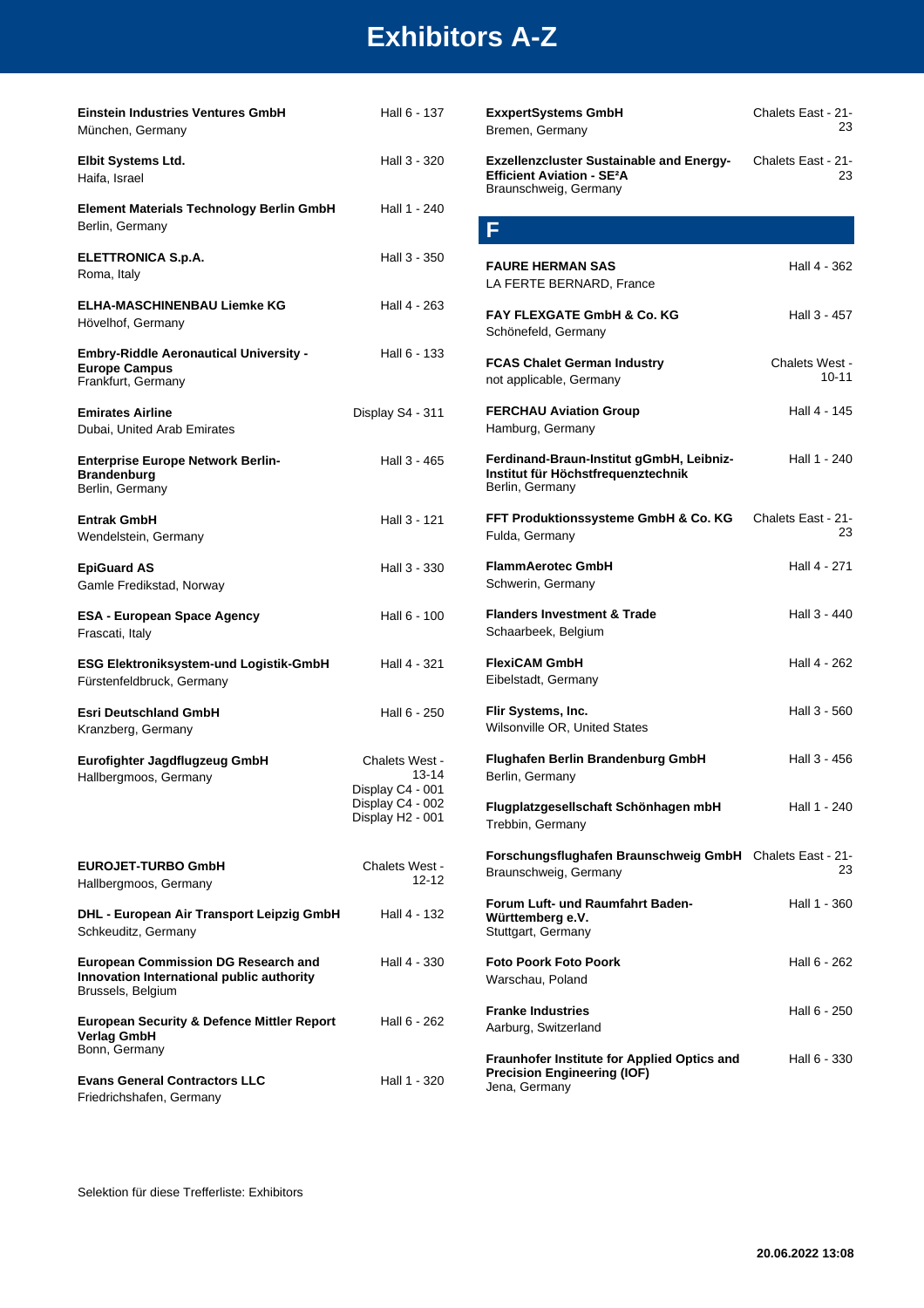| Fraunhofer-Institut für Elektronische<br><b>Nanosysteme ENAS</b><br>Chemnitz, Germany                                   | Hall 1 - 260                 | Fraunh<br>Bremer                                |
|-------------------------------------------------------------------------------------------------------------------------|------------------------------|-------------------------------------------------|
| Fraunhofer-Institut für Kurzzeitdynamik,<br><b>Ernst Mach-Institut EMI</b><br>Freiburg im Breisgau, Germany             | Hall 4 - 350                 | Fraunh<br>Polyme<br>Polyme<br>Wildau,           |
| Fraunhofer-Institut für Kommunikation,<br>Informationsverarbeitung, Ergonomie e.V.<br><b>FKIE</b><br>Wachtberg, Germany | Hall 3 - 411                 | FTI Eng<br>Wildau,                              |
|                                                                                                                         |                              | G                                               |
| <b>Fraunhofer-Gesellschaft</b><br>München, Germany                                                                      | Hall 4 - 350<br>Hall 6 - 330 | Gesells                                         |
| Fraunhofer Zentrum für Hochtemperatur-<br>Leichtbau HTL e.V.<br>Bayreuth, Germany                                       | Hall 1 - 220                 | deutsc<br>Berlin,                               |
| <b>Fraunhofer IFAM</b>                                                                                                  | Hall 4 - 350                 | <b>GE Avi</b><br>Cincinn                        |
| Bremen, Germany                                                                                                         | Hall 6 - 330                 | Genera                                          |
| Fraunhofer-Institut für Fabrikbetrieb und -<br>automatisierung IFF Magdeburg                                            | Hall 4 - 350                 | Wesslir                                         |
| Magdeburg, Germany                                                                                                      |                              | Genera<br>Poway,                                |
| Fraunhofer-Institut für Integrierte<br><b>Schaltungen IIS</b><br>Erlangen, Germany                                      | Hall 6 - 330                 | Georg<br>Dietzen                                |
| Fraunhofer Institut für Produktionsanlagen<br>und Konstruktionstechnik IPK<br>Berlin, Germany                           | Hall 4 - 350                 | Germa<br><b>Bremer</b>                          |
| Fraunhofer-Institut für Techno- und<br>Wirtschaftsmathematik ITWM<br>Kaiserslautern, Germany                            | Hall 4 - 350                 | Germa<br>Berlin,                                |
| Fraunhofer Institut für Graphische<br>Datenverarbeitung IGD<br>Darmstadt, Germany                                       | Hall 4 - 350                 | Germa<br>Berlin,<br><b>GIFAS</b>                |
| Fraunhofer-Institut für<br>Naturwissenschaftlich-Technische<br><b>Trendanalysen INT</b><br>Euskirchen, Germany          | Hall 6 - 330                 | Paris, F<br><b>GITAS</b><br>Tunisie<br>Lac $2-$ |
| Fraunhofer-Institut für Schicht- und<br>Oberflächentechnik IST<br>Braunschweig, Germany                                 | Hall 6 - 330                 | PtX Hu<br>Berlin,                               |
| <b>Fraunhofer IWS Dresden</b>                                                                                           | Hall 4 - 350                 | Glenair<br>Bad Ho                               |
| Dresden, Germany                                                                                                        |                              |                                                 |
| Fraunhofer-Institut für Betriebsfestigkeit und<br>Systemzuverlässigkeit LBF<br>Darmstadt, Germany                       | Hall 4 - 350<br>Hall 6 - 330 | Global<br>Donauv                                |
| <b>Fraunhofer AVIATION &amp; SPACE, Business</b><br><b>Unit Space</b>                                                   | Hall 6 - 330                 | <b>GM&amp;T</b><br>Buchar                       |
| Euskirchen, Germany                                                                                                     |                              | GO! Ge                                          |
| <b>Fraunhofer-Segment for Defense &amp; Security</b><br>vvs                                                             | Hall 6 - 330                 | Potsda<br>Potsdar                               |
| Ettlingen, Germany                                                                                                      |                              | Grieser                                         |

| <b>Fraunhofer AVIATION &amp; SPACE</b><br>Bremen, Germany                                                                         | Hall 1 - 260<br>Hall 4 - 350     |
|-----------------------------------------------------------------------------------------------------------------------------------|----------------------------------|
| Fraunhofer-Institut für Angewandte<br>Polymerforschung IAP, FB<br><b>Polymermaterialien und Composite PYCO</b><br>Wildau, Germany | Hall 4 - 350                     |
| <b>FTI Engineering Network GmbH</b><br>Wildau, Germany                                                                            | Hall 3 - 451                     |
| G                                                                                                                                 |                                  |
| Gesellschaft zur Bewahrung von Stätten<br>deutscher Luftfahrtgeschichte e.V.<br>Berlin, Germany                                   | Hall 6 - 121                     |
| <b>GE Aviation</b><br>Cincinnati, United States                                                                                   | Hall 4 - 211                     |
| <b>General Atomics AeroTec Systems GmbH</b><br>Wessling, Germany                                                                  | Hall 3 - 351<br>Display S4 - 318 |
| <b>General Atomics Aeronautical Systems Inc</b><br>Poway, CA, United States                                                       | Hall 3 - 485                     |
| <b>Georg Martin GmbH</b><br>Dietzenbach, Germany                                                                                  | Hall 1 - 440                     |
| German Offshore Spaceport Alliance GmbH<br>Bremen, Germany                                                                        | Hall 6 - 210                     |
| Germania Werk Schubert GmbH & Co KG<br>Berlin, Germany                                                                            | Hall 3 - 465                     |
| <b>Germany Trade &amp; Invest</b><br>Berlin, Germany                                                                              | Hall 4 - 230                     |
| <b>GIFAS</b><br>Paris, France                                                                                                     | Hall 4 - 362                     |
| <b>GITAS - Groupement des Industries</b><br>Tunisiennes Aéronautiques et Spatiales<br>Lac 2- Tunis, Tunisia                       | Hall 1 - 360                     |
| <b>PtX Hub</b><br>Berlin, Germany                                                                                                 | Hall 4 - 133                     |
| Glenair GmbH<br>Bad Homburg, Germany                                                                                              | Hall 6 - 240                     |

| Tunisiennes Aéronautiques et Spatiales<br>Lac 2- Tunis, Tunisia |              |
|-----------------------------------------------------------------|--------------|
| <b>PtX Hub</b>                                                  | Hall 4 - 133 |
| Berlin, Germany                                                 |              |
| <b>Glenair GmbH</b>                                             | Hall 6 - 240 |
| Bad Homburg, Germany                                            |              |
| <b>Global Aviation Systems GmbH</b>                             | Hall 3 - 124 |
| Donauwörth, Germany                                             |              |
| <b>GM&amp;T International 2000 SRL</b>                          | Hall 3 - 360 |
| Bucharest, Romania                                              |              |
| GO! General Overnight & Express Logistik<br>Potsdam GmbH        | Hall 3 - 440 |
| Potsdam, Germany                                                |              |
|                                                                 |              |

**Example Engineering GmbH & Co. KG** Hall 4 - 322 Wesseling, Germany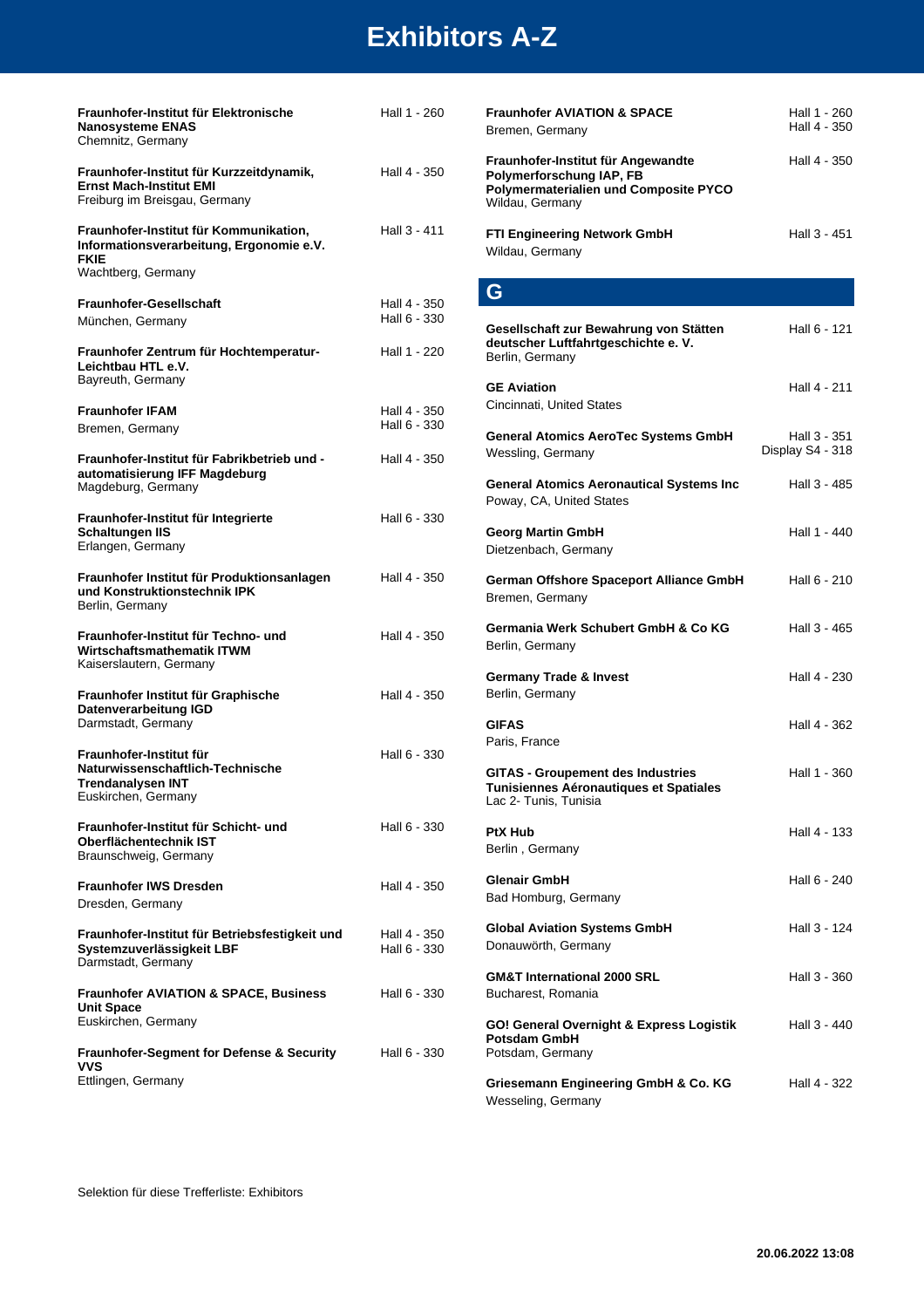| <b>Grob Aircraft SE</b><br>Tussenhausen, Germany                                                | Display S4 - 04<br>Display S4 - 321-<br>22/333 |  |
|-------------------------------------------------------------------------------------------------|------------------------------------------------|--|
| Gurit (Kassel) GmbH<br>Kassel, Germany                                                          | Hall 1 - 350                                   |  |
| <b>GUSTAV KLEIN GmbH &amp; Co. KG</b><br>Schongau, Germany                                      | Hall 1 - 220                                   |  |
| н                                                                                               |                                                |  |
| <b>H&amp;Z Management Consulting H&amp;Z</b><br>Unternehmensberatung AG<br>München, Germany     | Chalets East - 21-<br>23                       |  |
| H2Berlin e.V.<br>Berlin, Germany                                                                | Hall 1 - 260                                   |  |
| Windrove powered by Hamburg Aviation e.V.<br>Hamburg, Germany                                   | Hall 3 - 418                                   |  |
| Flughafen Hannover - Langenhagen GmbH Chalets East - 21-<br>Langenhagen, Germany                | 23                                             |  |
| Hanse Aerospace Wirtschaftsdienst GmbH<br>Hamburg, Germany                                      | Hall 1 - 340<br>Hall 1 - 350                   |  |
| <b>European Factory Platform Hanse-</b><br>Aerospace Wirtschaftsdienst GmbH<br>Hamburg, Germany | Hall 1 - 350                                   |  |
| Hanseatische Waren Handelsgesellschaft<br>mbH & Co. KG<br>Bremen, Germany                       | Chalets East - 21-<br>23                       |  |
| Hardthöhenkurier K&K Medienverlag-<br>Hardthöhe GmbH<br>Bonn, Germany                           | Hall 6 - 262                                   |  |
| <b>EDGAR HAUSMANN GMBH</b><br>Hann. Münden, Germany                                             | Hall 4 - 281                                   |  |
| <b>Hays AG</b><br>Mannheim, Germany                                                             | Hall 4 - 264                                   |  |
| Hegan - Basque Aerospace Cluster<br>Zamudio, Spain                                              | Hall 1 - 202                                   |  |
| <b>Heilind Electronics GmbH</b><br>Feldkirchen-Westerham, Germany                               | Hall 1 - 334                                   |  |
| <b>Helsing</b><br>München, Germany                                                              | Chalets East - 20-<br>20                       |  |
| <b>HENSOLDT</b><br>Taufkirchen, Germany                                                         | Hall 3 - 310<br>Display G1 - 001               |  |
| herone GmbH<br>Dresden, Germany                                                                 | Hall 1 - 230                                   |  |
| <b>Heroux-Devtek CESA</b><br>Getafe, Spain                                                      | Hall 1 - 204                                   |  |

| Herpa Miniaturmodelle GmbH<br>Dietenhofen, Germany                                                          | Display C1 - 001             |
|-------------------------------------------------------------------------------------------------------------|------------------------------|
| <b>HEXCEL Composites SASU</b><br>Dagneux, France                                                            | Hall 1 - 311                 |
| <b>HORYZN</b><br>Garching b. München, Germany                                                               | Chalets East - 21-<br>23     |
| HSH Aerospace Finishes N.V.<br>Zellik, Belgium                                                              | Hall 3 - 440                 |
| <b>Helicopter Flight Training Services GmbH</b><br>(HFTS)<br>Hallbergmoos, Germany                          | Hall 3 - 300b                |
| Huber + Suhner AG<br>Herisau, Switzerland                                                                   | Hall 1 - 300                 |
| HZ - Hubschrauberzentrum e.V. Museum<br><b>Bückeburg</b><br>Bückeburg, Germany                              | Hall 3 - 300                 |
| <b>HWL Löttechnik GmbH</b><br>Berlin, Germany                                                               | Hall 3 - 465                 |
| <b>HYDRO Systems KG</b><br>Biberach, Germany                                                                | Hall 4 - 255                 |
| I                                                                                                           |                              |
| IABG Industrieanlagen- Betriebsgesellschaft<br>mbH<br>Ottobrunn, Germany                                    | Hall 4 - 431<br>Hall 6 - 420 |
| Israel Aerospace Industries Ltd.<br>Lod. Israel                                                             | Hall 3 - 340                 |
| <b>IDAG LLC - International Defense &amp;</b><br><b>Aerospace Group</b><br><b>Titusville, United States</b> | Display S4 - 315             |
| <b>IDLw - Interessengemeinschaft Deutsche</b><br>Luftwaffe e.V.<br>Berlin, Germany                          | Hall 3 - 111                 |

| <b>IGF Innovative Global Fairs GmbH</b><br>München, Germany             | Hall 1 - 220            |
|-------------------------------------------------------------------------|-------------------------|
| ILA Berlin 2022<br>Berlin, Germany                                      | Chalets West -<br>29-30 |
| ILV-Fernerkundung GmbH<br>Berlin, Germany                               | Hall 3 - 465            |
| IMA Materialforschung und<br>Anwendungstechnik GmbH<br>Dresden, Germany | Hall 4 - 142            |
| INDEX-Werke GmbH & Co. KG<br>Esslingen am Neckar, Germany               | Hall 1 - 360            |
| INDEX GmbH & Co. KG Hahn & Tessky<br>Esslingen am Neckar, Germany       | Hall 1 - 360            |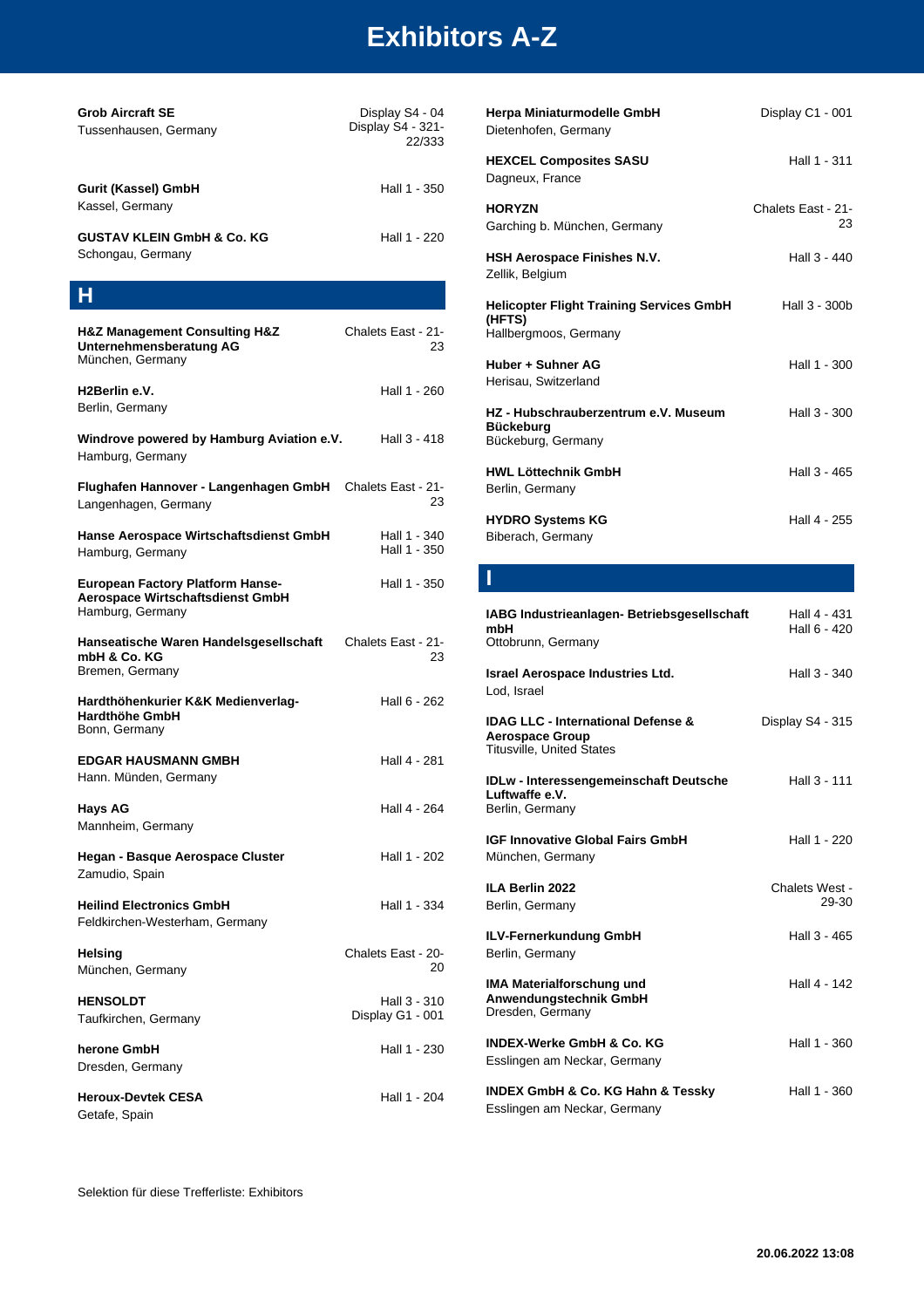| <b>INHolland University of Applied Sciences</b><br><b>Sciences Foundation</b><br>Delft, Netherlands | Hall 3 - 430             |
|-----------------------------------------------------------------------------------------------------|--------------------------|
| <b>INM Partner KfT</b><br>Debrecen, Hungary                                                         | Hall 1 - 216             |
| Inmapa Aeronautica S.L.U.<br>Villamuriel de Cerrato, Spain                                          | Hall 1 - 435             |
| Insitu, Inc. A Boeing Company<br><b>Bingen, United States</b>                                       | Hall 3 - 400             |
| <b>INTEC Industrie-Technik GmbH &amp; Co. KG</b><br>München, Germany                                | Hall 4 - 152             |
| Internationales Hubschrauber<br>Ausbildungszentrum<br>Bückeburg, Germany                            | Hall 3 - 300             |
| <b>INVENT GmbH</b><br>Braunschweig, Germany                                                         | Chalets East - 21-<br>23 |
| IPG Infrastruktur- und Projekt-<br>entwicklungsgesellschaft mbH<br>Potsdam, Germany                 | Hall 3 - 455             |
| J                                                                                                   |                          |
| Jena-Optronik GmbH<br>Jena, Germany                                                                 | Hall 6 - 423             |
|                                                                                                     |                          |
| Jonal Laboratories, Inc.<br>Meriden, United States                                                  | Hall 1 - 418             |
| <b>JP4 MENSILE DI AERONAUTICA EDAI SRL</b><br>Florenz, Italy                                        | Hall 6 - 262             |
| Κ                                                                                                   |                          |
| KALISTRUT AEROSPACE SAS<br>SAINT-VALLIER CEDEX, France                                              | Hall 4 - 362             |
| Kappa optronics GmbH<br>Gleichen, Germany                                                           | Hall 4 - 257             |
| Kawasaki Heavy Industries Ltd.<br>Kobe, Hyogo, Japan                                                | Hall 3 - 520             |
| <b>KGS Electronics Inc.</b><br>Grenzach-Wyhlen, Germany                                             | Hall 1 - 436             |
| Kitron AS<br>Staubo, Norway                                                                         | Hall 3 - 330             |
| LRT Kompetenzzentrum Luft- und<br>Raumfahrttechnik Sachsen/ Thüringen e.V<br>Dresden, Germany       | Hall 1 - 230             |

| Kuljetus & Logistiikka Mainos- markkinointi<br>Meri Ky<br>Turku, Finland                                     | Hall 6 - 262                             |
|--------------------------------------------------------------------------------------------------------------|------------------------------------------|
| <b>KURZIUS Aerospace GmbH</b><br>Erwitte, Germany                                                            | Hall 1 - 420                             |
| L                                                                                                            |                                          |
| <b>L&amp;D Jet Techniek NV</b><br>Diest, Belgium                                                             | Hall 3 - 440                             |
| <b>LAKE FUSION Technologies GmbH</b><br>Markdorf, Germany                                                    | Hall 1 - 320                             |
| Landkreis Dahme-Spreewald<br>Lübben (Spreewald), Germany                                                     | Hall 3 - 459                             |
| Leichtbau BW GmbH<br>Stuttgart, Germany                                                                      | Hall 1 - 360                             |
| <b>Leonardo SPA</b><br>Rome, Italy                                                                           | Hall 3 - 475                             |
| LEUKA Inh. Karlheinz Leuze e.K.<br>Weiler-Simmerberg, Germany                                                | Hall 1 - 253                             |
| Liebherr-Aerospace & Transportation SAS<br>Toulouse Cedex 2, France                                          | Chalets East - 19-<br>19<br>Hall 4 - 110 |
| Lilium GmbH<br>Wessling, Germany                                                                             | Display H4 - .                           |
| <b>Limox GmbH</b><br>Kassel-Fuldabrück, Germany                                                              | Display S4 - 003                         |
| <b>Lockheed Martin Corporation</b><br>Bethesda, MD, United States                                            | Chalets East - 24-<br>28                 |
| Luft-u. Raumfahrtstandort Niedersachsen<br>Niedersachsen Aviation<br>Hannover, Germany                       | Chalets East - 21-<br>23                 |
| Luftfahrt-Bundesamt<br>Braunschweig, Germany                                                                 | Hall 6 - 340                             |
| <b>Lufthansa Technik AG</b><br>Hamburg, Germany                                                              | Hall 3 - 420                             |
| <b>LUXSPACE Sàrl</b><br>Betzdorf, Luxembourg                                                                 | Hall 6 - 210                             |
| Μ                                                                                                            |                                          |
| <b>Ministry of Economic Development and</b><br><b>Technology of the Republic of Poland</b><br>Warsaw, Poland | Hall 3 - 530                             |

**MAIBACH Industrie-Plastic-GmbH** Hall 3 - 220 Eislingen, Germany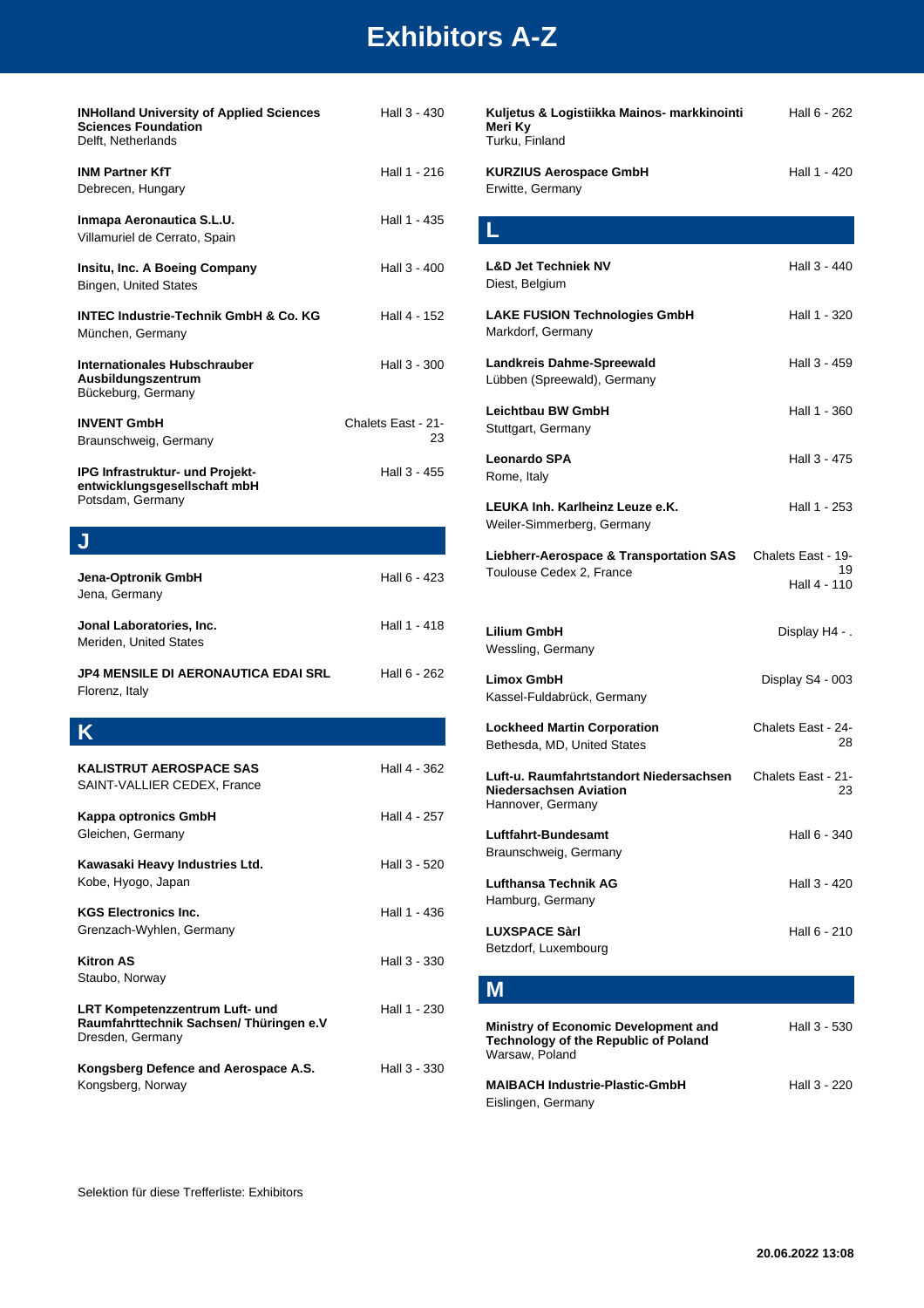| Johann Maier GmbH & Co. KG<br>Stuttgart, Germany                                | Hall 1 - 360                         |
|---------------------------------------------------------------------------------|--------------------------------------|
| <b>Makino Europe GmbH</b><br>Kirchheim unter Teck, Germany                      | Hall 1 - 360                         |
| <b>MARPOSS GmbH</b><br>Weinstadt, Germany                                       | Hall 1 - 360                         |
| Martin-Baker Aircraft Company Ltd.<br>Denham, United Kingdom                    | Hall 3 - 130                         |
| Materialise N.V.<br>Leuven, Belgium                                             | Hall 3 - 440                         |
| <b>MBDA Deutschland GmbH</b><br>Schrobenhausen, Germany                         | Display G3 - 001<br>Display G3 - 002 |
| <b>Medifly Forschungsprojekt Hamburg</b><br>Aviation e.V.<br>Hamburg, Germany   | Hall 3 - 418                         |
| <b>Messe Berlin GmbH</b><br>Berlin, Germany                                     | Hall 1 - 260                         |
| Micro Systems Technologies Management<br>GmbH<br>Berlin, Germany                | Hall 1 - 254                         |
| Militär AKTUELL QMM Quality Multi Media<br>GmbH<br>Wien, Austria                | Hall 6 - 262                         |
| <b>MT Aerospace AG</b><br>Augsburg, Germany                                     | Hall 6 - 210                         |
| <b>MTU Aero Engines AG</b>                                                      | Chalets East - 18-                   |
| München, Germany                                                                | 18<br>Hall 4 - 320                   |
| Munich Aerospace e.V. Bayerisches<br>Forschungsnetzwerk<br>Taufkirchen, Germany | Hall 6 - 250                         |
| <b>Mynaric AG</b><br>Gilching, Germany                                          | Hall 6 - 100                         |
|                                                                                 |                                      |
| Nammo AS<br>Raufoss, Norway                                                     | Hall 3 - 330                         |
| <b>NAVASTO GmbH</b><br>Berlin, Germany                                          | Hall 3 - 465                         |
| Nehlsen - BWB Flugzeug - Galvanik Dresden<br>GmbH & Co. KG<br>Dresden, Germany  | Hall 1 - 230                         |
| <b>Netherlands Aerospace Group</b><br>Delft, Netherlands                        | Hall 3 - 430                         |

| Netherlands Industries for Defense and<br>Security (NIDV) Association/Foundation<br>The Hague, Netherlands | Hall 3 - 430 |
|------------------------------------------------------------------------------------------------------------|--------------|
| Newsletter Verteidigung VDS Verlag<br>Deutsche Spezialmedien GmbH<br>Marburg, Germany                      | Hall 6 - 262 |
| <b>Nexess</b><br>Sophia Antipolis, France                                                                  | Hall 4 - 362 |
| <b>NICOMATIC GmbH</b><br>Kleinmachnow, Germany                                                             | Hall 3 - 510 |
| <b>Nordic Unmanned Ltd.</b><br>Sandnes, Norway                                                             | Hall 3 - 330 |
| Northrop Grumman LITEF GmbH<br>Freiburg im Breisgau, Germany                                               | Hall 4 - 210 |
| <b>Northrop Grumman Systems Corporation</b><br>Falls Church, VA, United States                             | Hall 3 - 480 |
| <b>Innovation Norway</b><br>Hamburg, Germany                                                               | Hall 3 - 330 |
| Norwegian Aviation & Defense Group<br>Sola, Norway                                                         | Hall 3 - 330 |
| Norwegian Defence and Security Industries<br><b>Association</b><br>Oslo, Norway                            | Hall 3 - 330 |
| <b>Novel Technology Transfer GmbH</b><br>Pfaffenhofen a.d.Glonn, Germany                                   | Hall 1 - 336 |
| Novelis Koblenz GmbH<br>Koblenz, Germany                                                                   | Hall 4 - 144 |
| <b>NTTF Coatings GmbH</b><br>Rheinbreitbach, Germany                                                       | Hall 1 - 302 |
| nxtBase Technologies GmbH<br>Potsdam, Germany                                                              | Hall 3 - 452 |

#### **O**

| <b>OEM Defence Services</b><br>Elancourt, France      | Hall 4 - 110 |
|-------------------------------------------------------|--------------|
| <b>OFB Projektentwicklung GmbH</b><br>Berlin, Germany | Hall 3 - 457 |
| <b>OHB SE</b><br>Bremen, Germany                      | Hall 6 - 210 |
| OHB Czechspace s.r.o.<br>Brno, Czechia                | Hall 6 - 210 |
| <b>OHB Digital Connect GmbH</b><br>Bremen, Germany    | Hall 6 - 210 |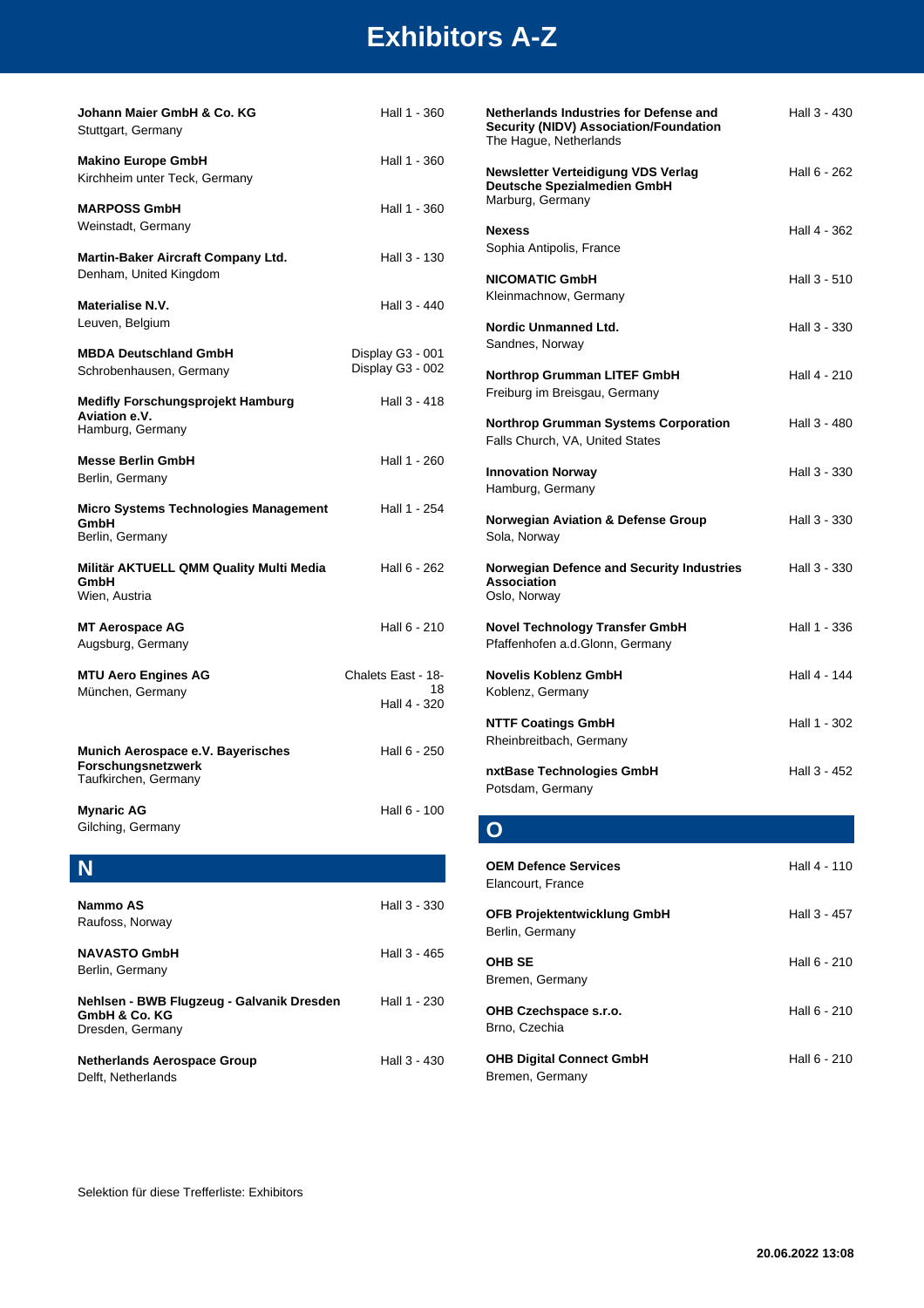| <b>OHS Engineering GmbH</b><br>Bremen, Germany                           | Chalets East - 21-<br>23                |
|--------------------------------------------------------------------------|-----------------------------------------|
| <b>Optimare Systems GmbH</b><br>Bremerhaven, Germany                     | Hall 4 - 253                            |
| Hochschule Osnabrück<br>Osnabrück, Germany                               | Hall 6 - 131                            |
| Ρ                                                                        |                                         |
| <b>PACE Aerospace &amp; IT</b><br>Berlin, Germany                        | Hall 3 - 465                            |
| <b>Panavia Aircraft GmbH</b><br>Hallbergmoos, Germany                    | Chalets West -<br>13-14<br>Hall 4 - 275 |
| Panorama Difesa Ed.A.I. srl<br>Florenz, Italy                            | Hall 6 - 262                            |
| <b>PB GROUP UAB</b><br>Voveriskiu, Lithuania                             | Hall 3 - 415                            |
| Philotech Systementwicklung und Software<br>GmbH<br>Taufkirchen, Germany | Hall 1 - 220                            |
| <b>PhotonFirst Technologies B.V.</b><br>Alkmaar, Netherlands             | Hall 3 - 430                            |
| <b>Planet Labs Germany GmbH</b><br>Berlin, Germany                       | Hall 6 - 431                            |
| <b>PMG Precision Mechanics Group GmbH</b><br>Wilsdruff, Germany          | Hall 1 - 230                            |
| <b>Premium AEROTEC GmbH</b><br>Augsburg, Germany                         | Chalets East - 21-<br>23                |
| <b>ProtoShape 3D-Printing AG</b><br>Neuenegg, Switzerland                | Hall 1 - 400                            |
| <b>ProxiVision GmbH</b><br>Bensheim, Germany                             | Hall 1 - 360                            |
| <b>PYROALLIANCE SA</b><br>Les Mureaux, France                            | Hall 6 - 220                            |
| <b>PtX Lab Lausitz</b><br>Cottbus, Germany                               | Hall 4 - 360                            |
| U                                                                        |                                         |

| QinetiQ GmbH |  |  |  |
|--------------|--|--|--|
|              |  |  |  |

| QinetiQ GmbH              | Hall 4 - 276     |
|---------------------------|------------------|
| Moenchengladbach, Germany | Display S4 - 315 |

| R                                                                     |                 |
|-----------------------------------------------------------------------|-----------------|
| <b>R&amp;D Test Systems A/S</b><br>Hinnerup, Denmark                  | Hall 1 - 251    |
| <b>RAFAEL ADVANCED DEFENSE SYSTEMS</b><br><b>LTD</b><br>HAIFA, Israel | Hall 4 - 120    |
| <b>ARESIA-RAFAUT Group</b><br>Villeneuve La Garenne, France           | Hall 4 - 362    |
| Raumfahrt Concret Iniplu 2000<br>Neubrandenburg, Germany              | Hall 6 - 262    |
| <b>Raytheon Company</b><br>Arlington, VA, United States               | Hall 3 - 562    |
| <b>REINERSTEMME.aero GMBH</b><br>Trebbin, Germany                     | Hall 1 - 240    |
| Remystahl GmbH & Co. KG<br>Hagen, Germany                             | Hall 1 - 371    |
| <b>REWAG Feinmechanik AG</b><br>Waldkirch, Switzerland                | Hall 1 - 400    |
| <b>Rheinmetall Electronics GmbH</b><br>Bremen, Germany                | Hall 3 - 200b   |
| <b>Rheinmetall AG</b><br>Düsseldorf, Germany                          | Display G - 001 |
| <b>Rivada Space Networks GmbH</b><br>München, Germany                 | Hall 6 - 263    |
| RIVISTA AERONAUTICA Difesa Servizi Spa<br>Roma, Italy                 | Hall 6 - 262    |
| rmw Kabelsysteme GmbH<br>Crossen an der Elster, Germany               | Hall 1 - 230    |
| <b>Robin Radar Systems BV</b><br>The Hague, Netherlands               | Hall 1 - 408    |
| <b>Rocket Factory Ausgsburg AG</b><br>Augsburg, Germany               | Hall 6 - 421    |
| <b>Rockwell Collins Deutschland GmbH</b><br>Heidelberg, Germany       | Hall 4 - 410    |
| roda computer GmbH<br>Lichtenau, Germany                              | Hall 3 - 112    |
| Rohde & Schwarz Messgerätebau GmbH<br>Memmingen, Germany              | Hall 1 - 220    |
| Rohde & Schwarz GmbH & Co. KG<br>Munich, Germany                      | Hall 3 - 470    |
| Royal Netherlands Aerospace Centre<br>Amsterdam, Netherlands          | Hall 3 - 430    |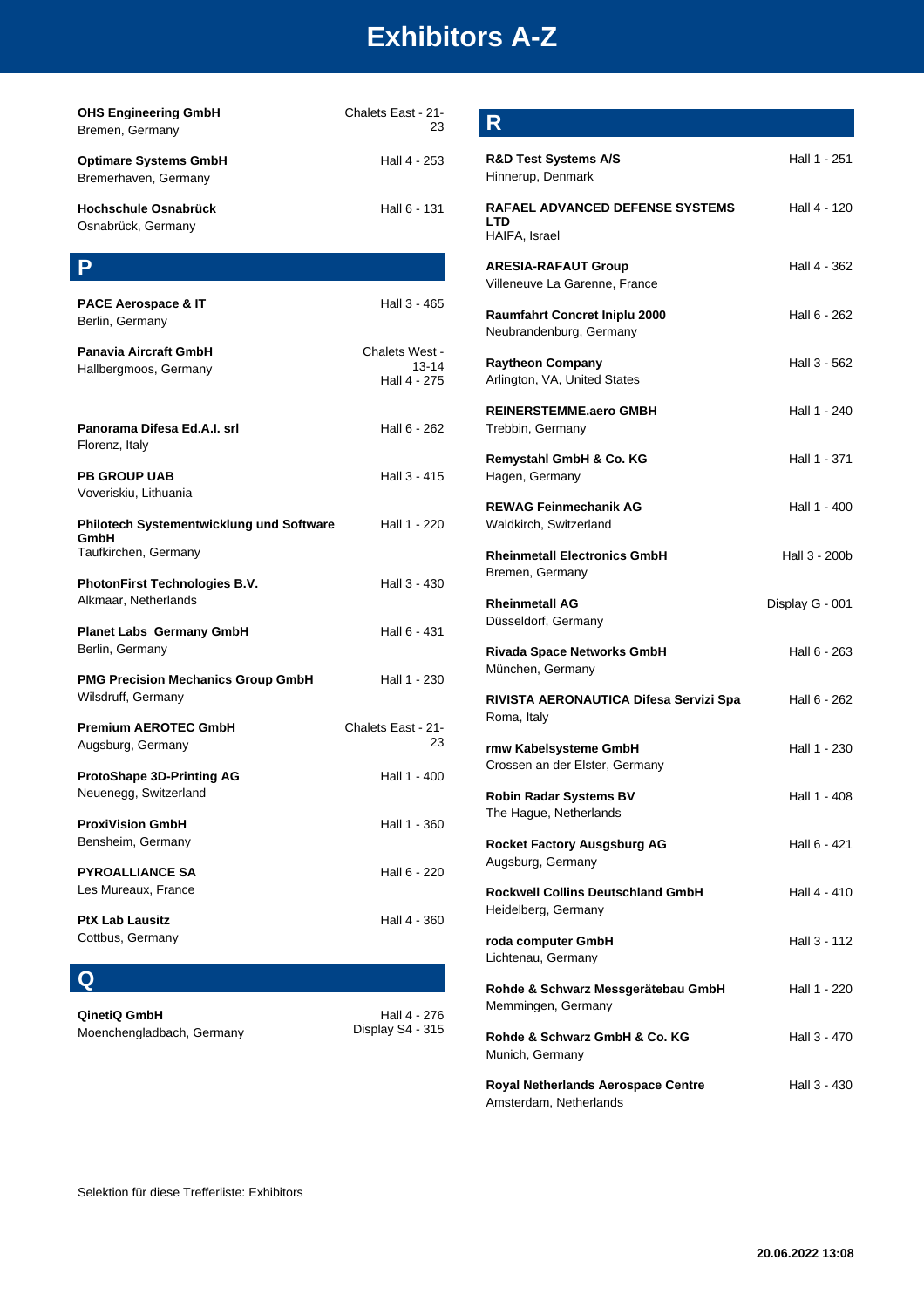| <b>RUAG AG</b><br>Emmen, Switzerland                               | Hall 4 - 140             |
|--------------------------------------------------------------------|--------------------------|
| Urban Ray GmbH<br>Aachen, Germany                                  | Hall 3 - 402             |
| Gmina Miasto Rzeszow - Urzad Miasta<br>Rzeszowa<br>Rzeszow, Poland | Hall 3 - 554             |
| <b>Rolls-Royce</b><br>Blankenfelde-Mahlow, Germany                 | Hall 4 - 340             |
| Röder Component Service Center GmbH<br>Egelsbach, Germany          | Hall 4 - 274             |
| Röders GmbH<br>Soltau, Germany                                     | Hall 1 - 201             |
| S                                                                  |                          |
| <b>S+D METALS GmbH</b><br>Stelle, Germany                          | Hall 1 - 310             |
| Saab Deutschland GmbH<br>Berlin, Germany                           | Chalets East - 20-<br>20 |

**Saar Pulvermetall GmbH** Hall 1 - 410 Saarwellingen, Germany **SAFRAN** Hall 3 - 210 LILLE CEDEX, France **Saluqi Motors B.V. Hall 3 - 430** Helmond, Netherlands **Sasol Germany GmbH** Hall 4 - 322 Hamburg, Germany **Satys** Hall 4 - 362 Blagnac, France **SCE A Deutschland e.V. Supply Chain Excellence Aerospace Deutsc** Hall 1 - 442 Berlin, Germany

| Schaeffler Aerospace Germany GmbH & Co.<br>ΚG<br>Schweinfurt, Germany | Hall 4 - 251 |
|-----------------------------------------------------------------------|--------------|
| <b>Scholz Mechanik GmbH</b>                                           | Hall 1 - 350 |
| Hamburg, Germany                                                      |              |

**Schwichtenberg GmbH** Hall 1 - 303 Lemgo, Germany

**Airport Region BER / Regionaler Wachstumskern Schönefelder Kreuz** Hall 3 - 458 Schönefeld, Germany

**Service Centre Aero SCA** Hall 1 - 333 Remshalden, Germany

| SF Motorsporttechnik Inh. Martin<br>Spickermann<br>Fürth, Germany                                                 | Hall 1 - 411 |
|-------------------------------------------------------------------------------------------------------------------|--------------|
| <b>SF Travel S.R.L.</b><br>Bukarest, Romania                                                                      | Hall 3 - 360 |
| <b>Shur-Lok / PCC Fasteners Inc.</b><br>ZI Chaineux - Petit, Belgium                                              | Hall 3 - 440 |
| SICHERHEIT. Das Fachmagazin.<br>Zeuthen, Germany                                                                  | Hall 6 - 262 |
| Europäische Sicherheit & Technik Mittler<br><b>Report Verlag GmbH</b><br>Bonn, Germany                            | Hall 6 - 262 |
| Sigma Aerospace Metals, Germany GmbH<br>Bremen, Germany                                                           | Hall 1 - 430 |
| Singapore Aerospace Manufacturing Pte.<br>Singapore, Singapore                                                    | Hall 4 - 284 |
| Sitec Aerospace GmbH<br>Bad Tölz, Germany                                                                         | Hall 4 - 284 |
| <b>Skywin Wallonia</b><br>Louvain-la-Neuve, Belgium                                                               | Hall 3 - 440 |
| Societa Industria Meccanica S.I.ME S.r.I<br>Borgomanero, Italy                                                    | Hall 1 - 213 |
| The Society of Japanese Aerospace<br><b>Companies (SJAC)</b><br>Minato-Ku, Tokyo, Japan                           | Hall 6 - 120 |
| <b>Space Structures GmbH</b><br>Berlin, Germany                                                                   | Hall 1 - 230 |
| <b>STB Servie Technik Beratung GmbH</b><br>Strausberg, Germany                                                    | Hall 1 - 210 |
| <b>Stichting AeroDelft</b><br>Delft, Netherlands                                                                  | Hall 3 - 430 |
| <b>STRAERO Institute for Theoretical and</b><br><b>Experimental Analysis of Aeronautica</b><br>Bucuresti, Romania | Hall 3 - 360 |
| <b>Stäubli Fluid Connectors</b><br>Bayreuth, Germany                                                              | Hall 4 - 290 |
| <b>Surface Treatment Nederland B.V.</b><br>Maasbracht, Netherlands                                                | Hall 3 - 430 |
| Т                                                                                                                 |              |
| <b>T&amp;G Elektro AS</b><br>Hovik, Norway                                                                        | Hall 3 - 330 |

**Taurecon Real Estate Consulting GmbH** Hall 3 - 457 Berlin, Germany

Selektion für diese Trefferliste: Exhibitors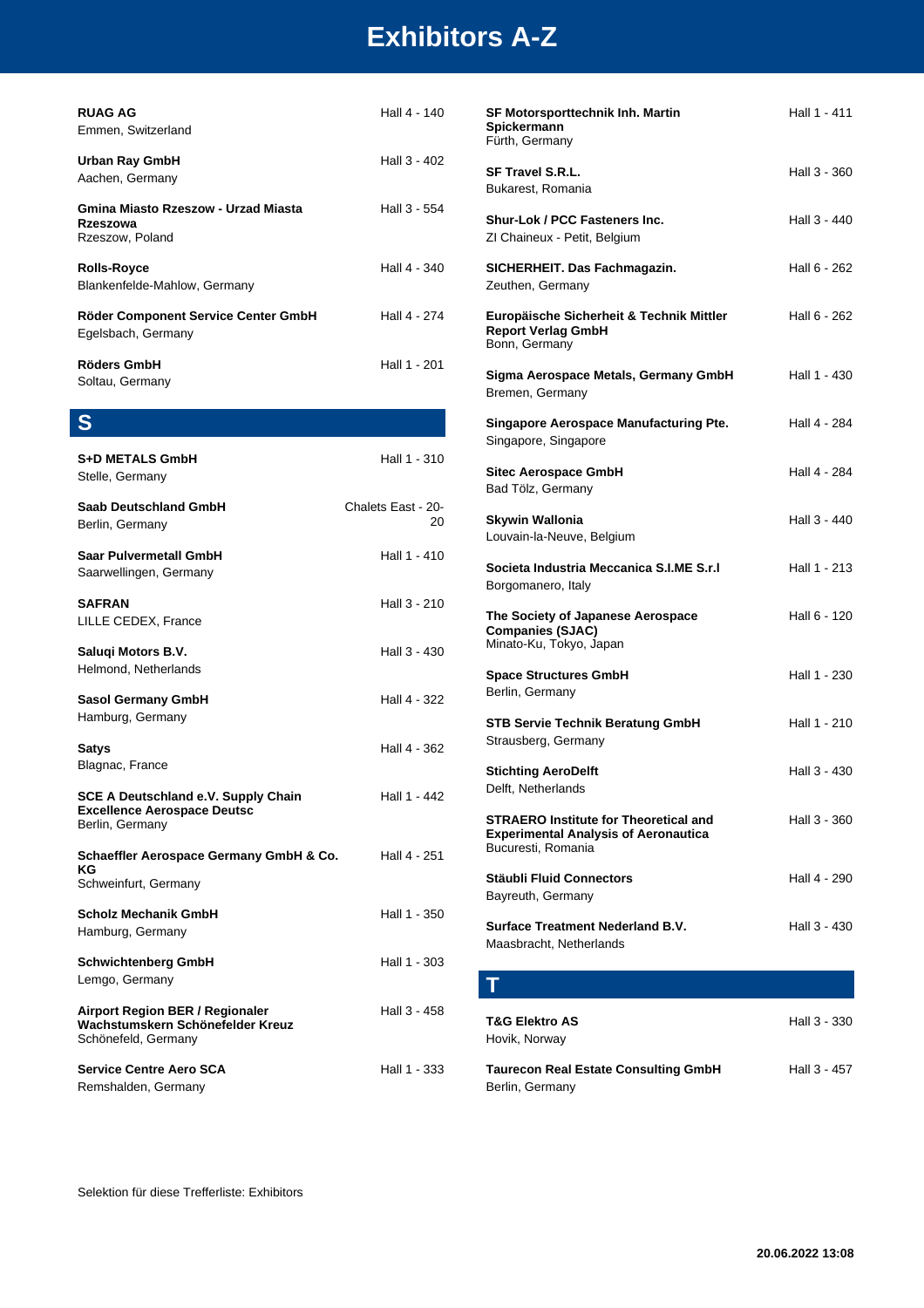| <b>Tauri Industries GmbH</b><br>Kelmis, Belgium                                        | Hall 3 - 440                                 |
|----------------------------------------------------------------------------------------|----------------------------------------------|
| Technische Hochschule Wildau<br>Wildau, Germany                                        | Hall 3 - 461                                 |
| Technische Universität Berlin<br>Berlin, Germany                                       | Hall 3 - 465                                 |
| tecnotron elektronik gmbh<br>Weißensberg, Germany                                      | Hall 1 - 320                                 |
| <b>TEIJIN CARBON EUROPE GmbH</b><br>Wuppertal, Germany                                 | Hall 4 - 258                                 |
| Telematik-Markt.de MKK<br><b>Marktkommunikation Klischewsky</b><br>Ahrensburg, Germany | Hall 6 - 262                                 |
| <b>Telespazio Germany GmbH</b><br>Darmstadt, Germany                                   | Hall 4 - 153<br>Hall 4 - 240<br>Hall 6 - 430 |
| Tesat-Spacecom GmbH & Co. KG<br>Backnang, Germany                                      | Hall 6 - 320                                 |
| <b>TEXPART TECHNOLOGIES SAS</b><br>LISSES, France                                      | Hall 4 - 362                                 |
| <b>Textron Aviation Inc.</b><br>Wichita, United States                                 | Hall 3 - 490<br>Display S4 - 312             |
| <b>Thales Deutschland</b><br>Ditzingen, Germany                                        | Hall 3 - 300a<br>Hall 4 - 270                |
| <b>Thales Alenia Space Deutschland GmbH</b><br>Ditzingen, Germany                      | Hall 6 - 100                                 |
| <b>Thales Norway AS</b><br>OSLO, Norway                                                | Hall 3 - 330                                 |
| The Exploration Company GmbH<br>Weßling, Germany                                       | Hall 6 - 135                                 |
| <b>TITAL GmbH</b><br>Bestwig, Germany                                                  | Hall 4 - 150                                 |
| toolcraft AG<br>Georgensgmünd, Germany                                                 | Hall 1 - 220                                 |
| Top Aces Inc.<br>Montreal, Canada                                                      | Hall 3 - 486                                 |
| TPG The Project Group GmbH + Planisware<br>München, Germany                            | Hall 3 - 511                                 |
| TraCert OÜ<br>Tallinn, Estonia                                                         | Hall 1 - 214                                 |
| <b>TRAINICO GmbH</b><br>Wildau, Germany                                                | Hall 3 - 463                                 |

| <b>TREAMS GmbH</b><br>Großlöbichau, Germany                                                           | Hall 1 - 215             |
|-------------------------------------------------------------------------------------------------------|--------------------------|
| <b>Trelleborg Sealing Solutions Germany GmbH</b><br>Stuttgart, Germany                                | Hall 4 - 440             |
| <b>TRIGO Qualitaire GmbH</b><br>Bremen, Germany                                                       | Chalets West - 1-<br>1   |
| TU Bergakademie Freiberg<br>Technologietransfer<br>Freiberg, Germany                                  | Hall 6 - 132             |
| <b>TUIfly GmbH</b><br>Langenhagen, Germany                                                            | Chalets East - 21-<br>23 |
|                                                                                                       |                          |
| umlaut SE<br>Aachen, Germany                                                                          | Hall 4 - 272             |
| <b>Unmanned Systems Technology Magazine</b><br><b>High Power Media Ltd</b><br>Wedmore, United Kingdom | Hall 6 - 262             |
| UP42 GmbH<br>Berlin, Germany                                                                          | Hall 6 - 134             |
| UYGUR Ltd.<br>Ankara, Turkey                                                                          | Hall 1 - 250             |
|                                                                                                       |                          |

| <b>Vaeridion GmbH</b><br>München, Germany                                               | Hall 3 - 401     |
|-----------------------------------------------------------------------------------------|------------------|
| <b>Variosystems AG</b><br>Steinach, Switzerland                                         | Hall 1 - 360     |
| Velo3D B.V.<br>Augsburg, Germany                                                        | Hall 1 - 332     |
| <b>VINCORION JENOPTIK Advanced Systems</b><br>GmbH<br>Wedel, Germany                    | Hall 4 - 151     |
| ViscoTec Pumpen- und Dosiertechnik GmbH<br>Töging a. Inn, Germany                       | Hall 1 - 427     |
| voestalpine High Performance Metals<br>Deutschland GmbH - BÖHLER<br>Düsseldorf, Germany | Hall 1 - 200     |
| <b>Volocopter GmbH</b><br>Bruchsal, Germany                                             | Display H4 - 001 |
| von Hoerner & Sulger GmbH<br>Schwetzingen, Germany                                      | Hall 6 - 100     |